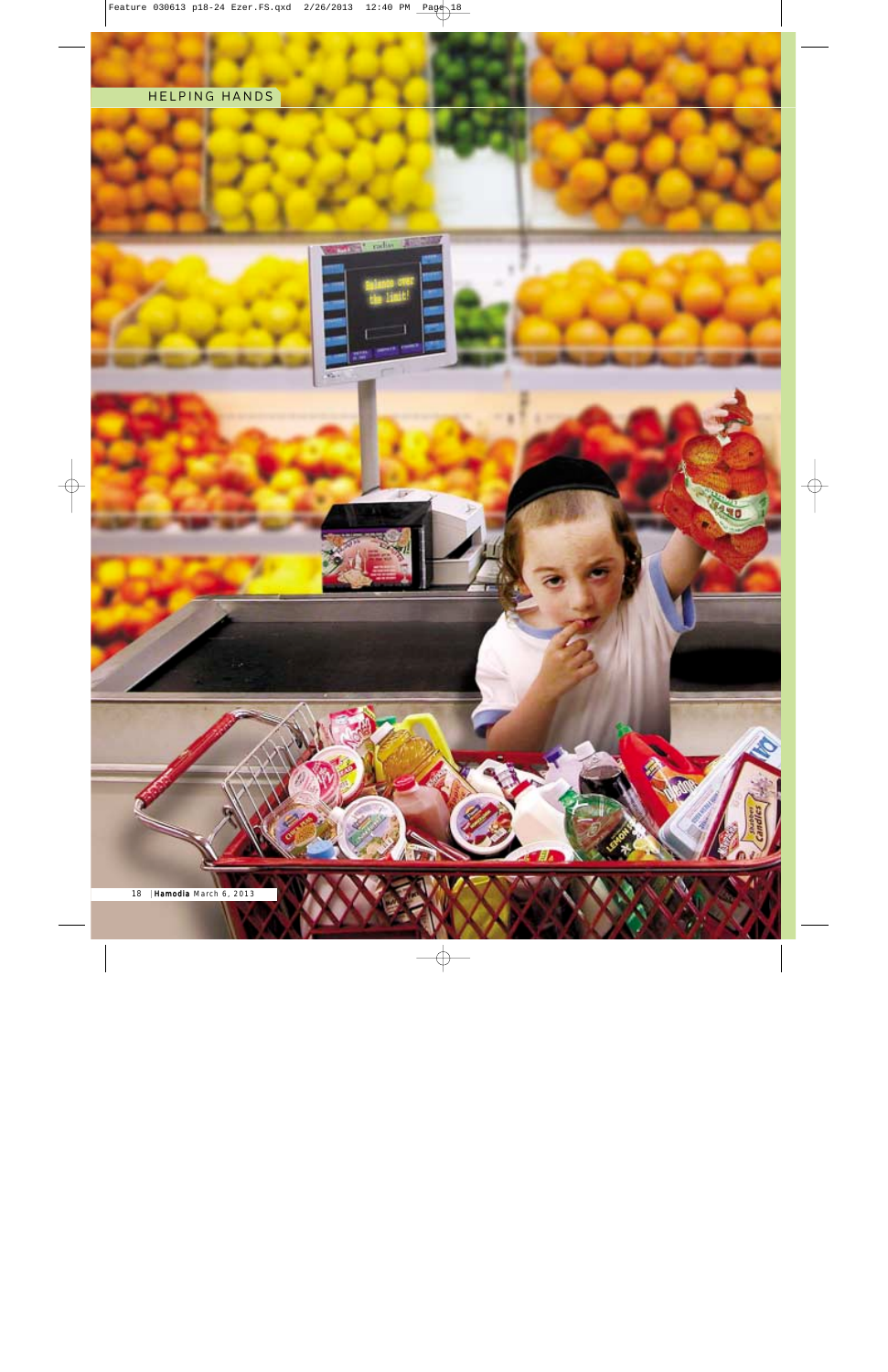# Discreetly Putting **Bread** on Their **Table**.

## *An interview with Rabbi Shamshon Krausz, founder and administrator of Eizer Lamuzen*

#### BY YITZCHOK DREZDNER

*A little boy stands at the checkout counter in the grocery store, clutching a carton of milk, a bag of bread, and a can of baby formula. The funds on the food-stamp card he presents to the cashier have already been depleted, and the clerk asks the boy for his telephone number, which he then enters into the computer.* 

*The cashier glances at the screen, where the words "Credit already above limit" are boldly displayed. "Go home, Yingele," he tells the child, "and tell your Tatty to call me."*

*Of course, his tatty sees no point in calling. The cashier will only tell him what he already knows — he owes the store more money than he can even think of repaying, considering that he's been out of work for several months. Even though it hurts, he can't blame the store for being unwilling to extend any more credit. It is 7:30 in the morning and Mrs. Klein is*

*getting her children ready for school. Seeing that there is no more milk and that she's run out of eggs, she decides to run to the corner store to fetch some staples. But she's unaware that her husband did not take care of an overdue balance.* 

*How could he, when his business is failing and he hasn't taken home a salary check in months?*

*Mrs. Klein returns home with flaming cheeks and a heavy heart. The manager would not allow her to take the \$22 worth of groceries until a significant part of the balance was repaid. What would she tell her children?*

*Who can alleviate the plight of these children and mothers? Enter Eizer Lamuzen.*

Hamodia *spoke to Rabbi Shamshon Krausz, the man who founded and administrates Eizer Lamuzen. Rabbi Krausz shared with us what happens he has done to extend a helping hand.*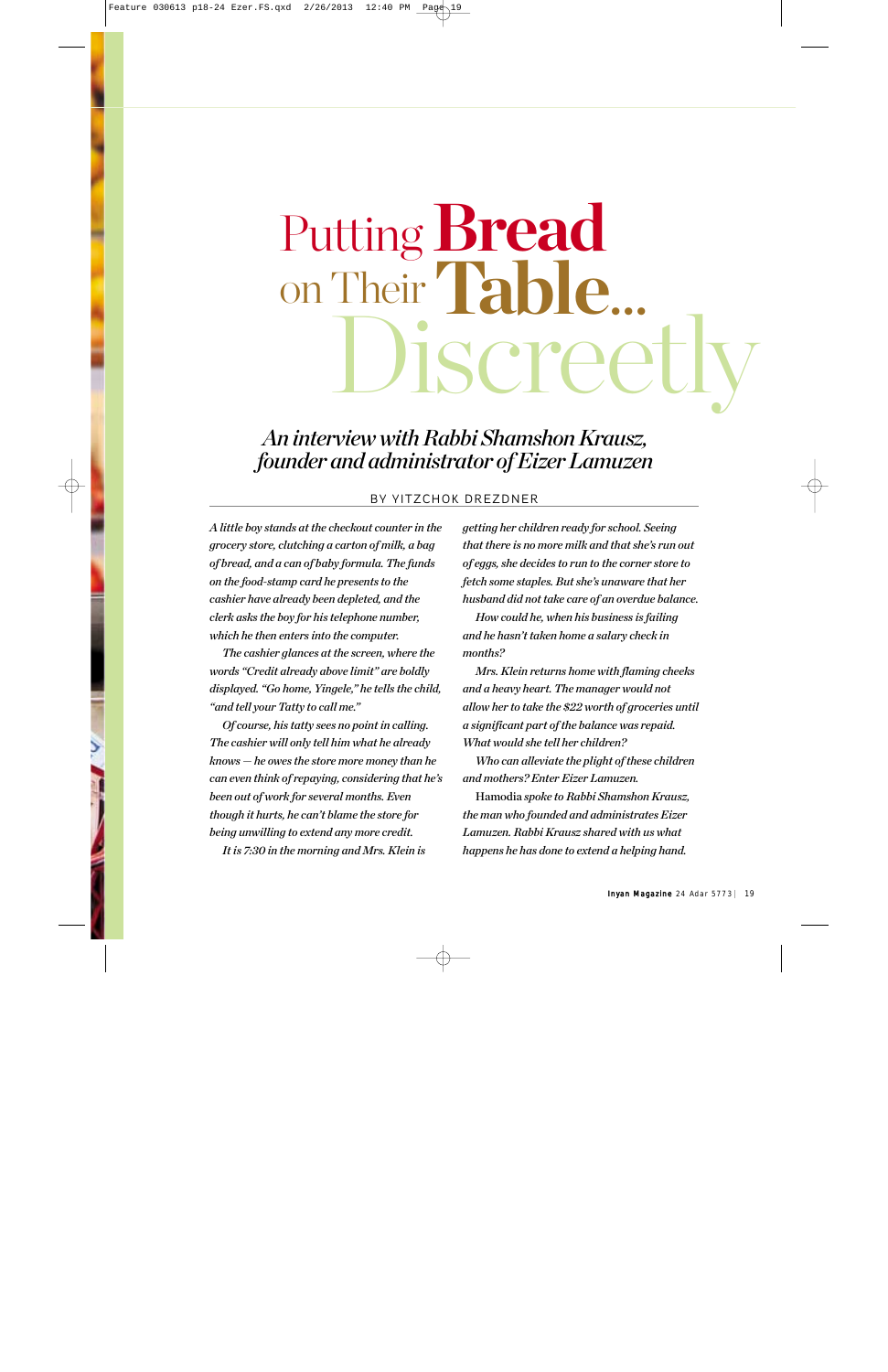#### How do people in the *chareidi* community tend to pay for their food?

For those who are unfamiliar with the *oifshreiben* ("put it on my bill") system that exists in many *frum* communities, here is a small primer on an important economic lifeline in many *chareidi* neighborhoods. For many years, grocers have extended credit to families they know well, allowing them to take food items, including complete grocery orders, while keeping their account balances in a ledger.

This arrangement serves the well-todo, the average earner who might occasionally be strapped for cash and, of course, the poor. Even those with the ability to pay immediately find it very convenient since it enables a parent to send a young child to fetch milk and bread without having to give him money.

The accumulated debt in these ledgers can sometimes run into hundreds of thousands of dollars. Unfortunately, many families fall behind in their payments, causing extreme hardship to the businessman, creating a ripple effect for suppliers, and leading to rising costs for other customers. In order to prevent families from accumulating unmanageable debt, storekeepers have to institute credit cut-off limits.

In recent years, the old notebooks filled with scribbled numbers have been

replaced by electronic bookkeeping systems. When an account exceeds the credit limit set by the owner, an "overthe-limit" warning flashes on the cash register's screen, which can be highly embarrassing for the hapless customer, especially when a child is involved.

Moreover, some grocery stores that offer lower prices as an incentive don't extend any credit at all.

#### What made you think the program that evolved into Eizer Lamuzen?

I grew up in Williamsburg, a community filled with *chessed*. This aspect of my upbringing had a great impact on me, and motivates me to help others.

The current economic crisis facing large *frum* families has reached critical proportions. Hundreds of families consistently find it extremely challenging to put food on the table, especially for Shabbos and Yom Tov.

Some parents find it too distressing to face the storekeeper to whom they owe so much, so they hope against hope that he will have the heart not to hurt a child and will let him take home the

"The storekeeper should not be blamed. We can't put the onus on the grocers of our community to put Shabbos food on the tables of families who can't make ends meet."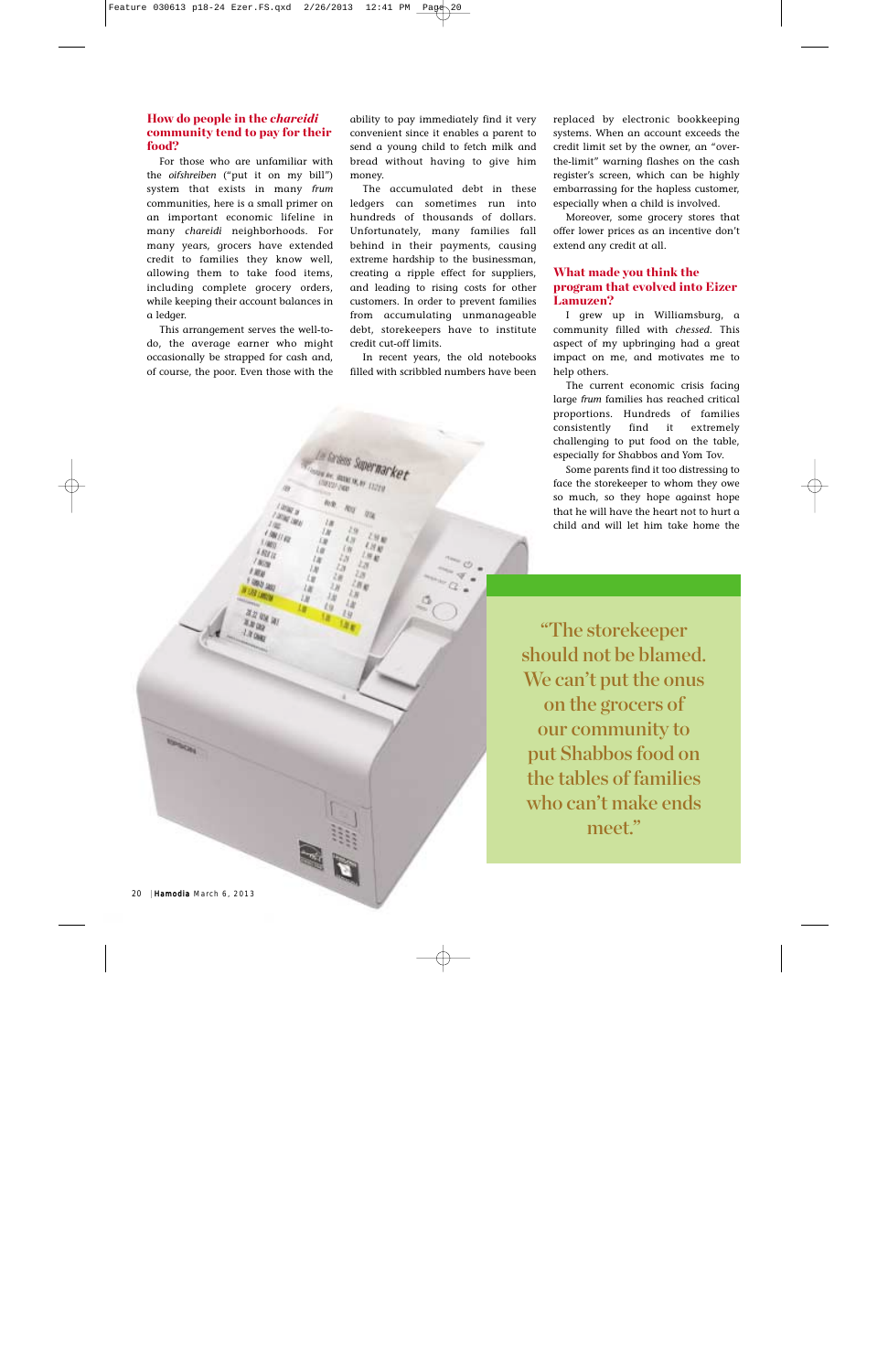"Very often these needy people remain blissfully unaware of the origins of these payments. All they know is that the store manager is no longer hounding them for funds."

Shabbos order. But how many times can this tactic work?

On a Friday afternoon nine years ago, I happened to be standing in line behind a little girl at the grocery checkout counter when the cashier refused to let her take her purchases home because the family had already racked up considerable debt. About seven other people were standing in line, and the girl was deeply embarrassed. We all felt horrible witnessing her humiliation.

The storekeeper should not be blamed. We must be *dan l'kaf zechus* and assume that the owner could not afford to allow the debt to keep growing. He might even have received checks that bounced. We can't put the onus on the grocers of our community to put Shabbos food on the tables of families who can't make ends meet.

Then and there, I decided to establish Eizer Lamuzen.

#### How does Eizer Lamuzen work?

Those who shop in a participating store and want to contribute can allow

\$5 a week to be charged to their account for the purpose of paying off the debts of needy families. We tested and re-tested the idea for more than half a year, ironing out all the kinks.

Others wishing to donate can register their credit card number with Eizer Lamuzen and have their account charged on a regular basis. Of course, they can suspend or end this arrangement at any time.

This system is available not just to those with in-store "accounts." People shopping in large cash-and-carry superstores can also participate in this very worthy endeavor. With computerized registers used in every store, customers only need to provide their telephone number, and a prearranged donation charge will be automatically added to their weekly purchase.

These automatic donations eventually add up to a significant sum. Eizer Lamuzen's committee then decides to which accounts they will apply the funds.

Many people also make sporadic

donations to Eizer Lamuzen, such as before a Yom Tov or when they're celebrating a family *simchah*.

Every Rosh Chodesh I receive a list from all the stores telling me exactly how much money they have in their Eizer Lamuzen account. This money is divided into payments toward the bills of customers of that particular store who are unable to make payments themselves.

As a matter of policy, no money ever leaves the store where it is donated; it goes to beneficiaries who shop in that store. Eizer Lamuzen has its own inspectors auditing donors' accounts and the distribution of credit.

What's more, very often these needy people remain blissfully unaware of the origins of these payments. All they know is that the store manager is no longer hounding them for funds.

#### How does Eizer Lamuzen know who is in need of assistance?

Usually it's a neighbor or acquaintance who calls and tells us about someone going through a hard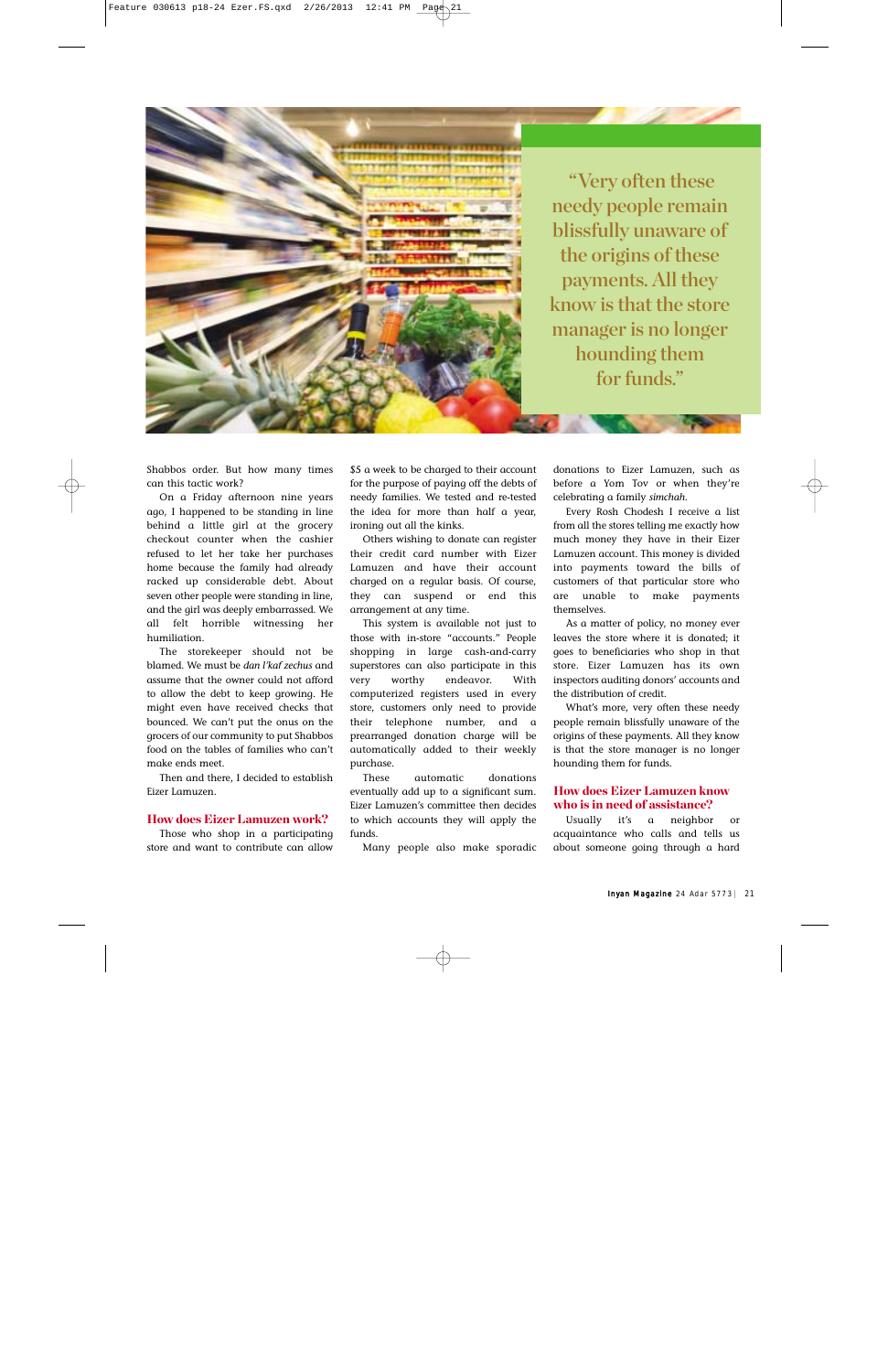time who is unable to pay his food bills. People rarely call on their own behalf.

Occasionally, someone with a stable source of income might be in a temporary financial bind due to a medical emergency or other family crisis. A man once called and told me that his wife was ill and required special food. His monthly food-stamp card was depleted every

"Ezer Lamuzen's payments into the delinquent account are made discreetly and confidentially; only the store owner knows where the money is coming from."

month just paying for those special foods, leaving over no money with which to buy food for the rest of the family.

Usually someone like that request sour financial assistance for a period of several weeks and then asks to be removed from our list.

I was once walking in Williamsburg when a man came over to me, handed me a \$1,000 donation, and told me the following story. About a year ago he had fallen on hard times and was unable to make ends meet. Eizer Lamuzen was apprised of the situation by a friend, and the man was added to our roster.

Throughout the year his wife kept telling him that the situation with their grocery account was somehow "too good to be true." She thought someone must be "tampering" with their account. Considering their dire financial straits, they had been loath to look into the matter since there was very little they

could do about it.

When his financial situation improved, he made it his business to find out what was going on. It didn't take much detective work for him to discover that Eizer Lemuzen was behind the "tampering."

"*Baruch Hashem*, I now have *parnassah* and am self-sufficient," the man told me with emotion. "You have no idea what a great *mitzvah* you did in helping us in such a discreet manner. I now want to help others who are in a similar situation. Please accept my donation."

#### So a customer goes shopping and finds his account mysteriously paid up?

Eizer Lamuzen's payments into the delinquent accounts are made discreetly and confidentially; only the store owner knows where the money is coming from. Even the cashiers are unaware of the

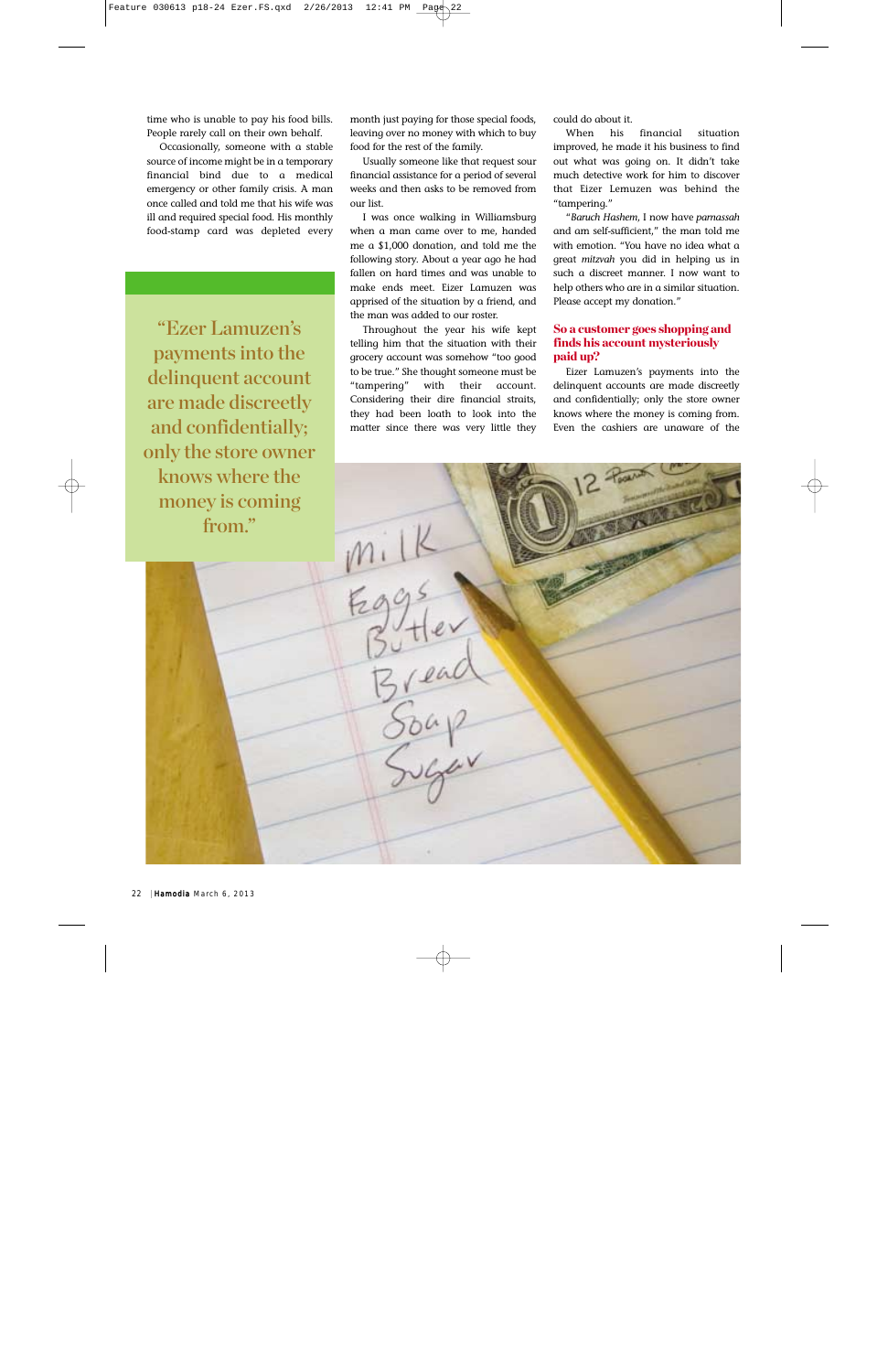money's origin. It has happened, albeit rarely, that the beneficiary objects to our well-intentioned intervention, not wanting to be on the receiving end of charity.

Also, in instances where the husband takes care of paying the grocery bill, the wife is sometimes unsure what to expect when she reaches the checkout counter. Will the cashier ring up her purchases and let her through? If not, who might be standing in line behind her to witness her shame?

Sometimes people can be somewhat cavalier, expressing the notion that no one in America dies of hunger. And that might be true — but some of them endure much grief and inconvenience before leaving the store with their purchases as they agonize over whether their overdue balance has been paid up or worry about their check bouncing.

"I'd like to appeal to the owners of food stores. If someone's credit is above the limit and you are determined not to extend it any more, call him and tell him so. Don't wait for him to show up and then humiliate him in front of other people."

#### Do you have any thoughts to share about the grocers' end of the arrangement?

I'd like to appeal to the owners of food stores. If someone's credit is above the limit and you are determined not to extend any more, by all means call him and tell him so. Don't wait for him to show up and then humiliate him in front of other people.

Once the customer is at the checkout counter with his order, don't send him away empty-handed. This is what Eizer Lamuzen is here for.

Admittedly, it's not so simple. In many instances, the cashier has been instructed unequivocally not to extend any more credit to certain customers, and he doesn't have much leeway.

I know a woman who works as a cashier in a grocery store. When a mother